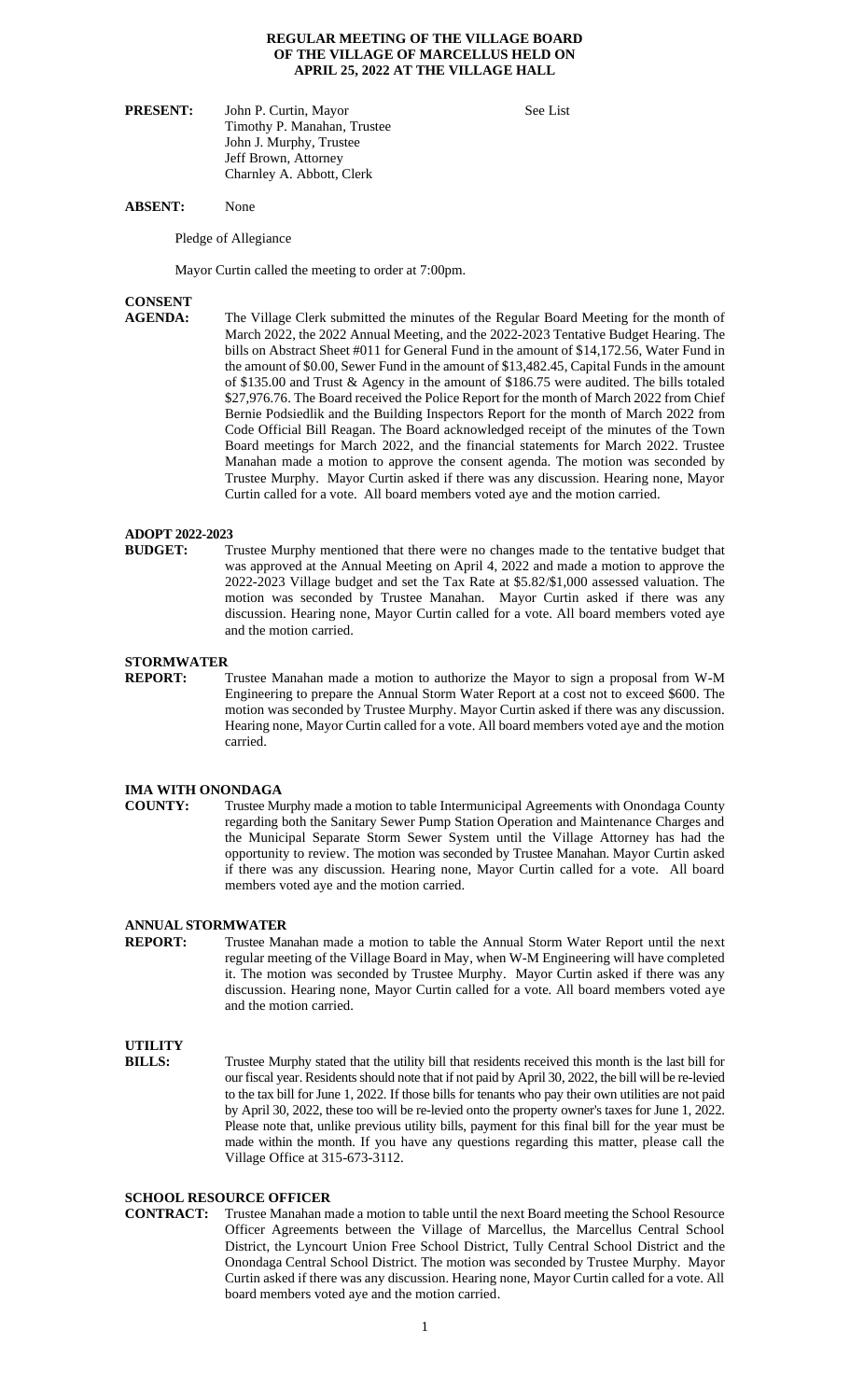# **IMA-PARK**

**SECURITY:** Trustee Murphy made a motion to authorize the Mayor to continue the Inter-municipal Agreement with the Town of Marcellus whereby the Marcellus Police Department would provide security services at the Marcellus Town Park on certain days of the week during the summer months. This agreement will continue on an annual basis without the necessity of renewal unless terminated by either party. A copy of this agreement, first initiated in 2021, is on file in the Village Office for public inspection. The motion was seconded by Trustee Manahan. Mayor Curtin asked if there was any discussion. Hearing none, Mayor Curtin called for a vote. All board members voted aye and the motion carried.

#### **BUDGET MODIFICATIONS:**

Trustee Manahan made a motion to approve budget modifications requested by the Village Treasurer transferring revenues and appropriations in the General and Sewer Funds. The motion was seconded by Trustee Murphy. Mayor Curtin asked if there was any discussion. Hearing none, Mayor Curtin called for a vote. All board members voted aye and the motion carried.

# **ANNOUNCE**

**VILLAGE<br>MEETINGS:** 

Trustee Murphy announced that a list of meeting dates for the month of May has been published. Included is a list of dates for the meeting of the Planning Board and the Zoning Board of Appeals, as well as an announcement of the Town Trash Days schedule. Also included is a notice that the Village Office will be closed on Monday, Memorial Day, May 30, 2022, and there will be a Memorial Day ceremony at the Point on this date, beginning at 11 a.m. The Olde Home Days Celebration are planned for June  $3<sup>rd</sup>$  through June  $5<sup>th</sup>$  in the Village and in Marcellus Park. Finally, so that it can be given proper advertisement, the Village Board has decided that the annual Village-wide Garage Sale will be scheduled this year for July 9<sup>th</sup>.

## **UPDATES BY THE**

**MAYOR:** Mayor Curtin provided updates on the following subjects:

- Utility Bills If you have any questions regarding this matter, please call the Village Office at 315-673-3112.
- b) Code Officer and Fire Inspection fire inspections and rental inspections continue, along with vacant house registrations, code violations being issued for litter and rubbish piles, as well as change of occupancy at several sites.
- c) Pedestrian Signs and Benches have been re-installed on Main Street and elsewhere by the Highway Department. The flags are also displayed in time for Memorial Day.
- d) Monthly Updates for Village and Town Board Meetings- Last month's daily flow at the wastewater treatment plan was a bit elevated at 0.407MGD. with spring rains and snow melts, the treatment plant operators would like to remind all Village and Town sewer users to disconnect any and all sump pumps from their sanitary sewer. Instead, connect them to a storm sewer, drainage ditch, or dry well. There is also compost available at the treatment plant. Please bring your container(s) to the plant at 6-Mile-High Drive weekdays, 8am-3pm. First come, first serve. For confirmation on compost availability or if you have questions regarding sump pump connections, please leave a message for us at (315) 673- 4491.
- e) Memorial Day/Olde Home Days American Legion Post 297 is planning to resume a public Memorial Day Commemoration in the Village on Monday, May 30, 2022, beginning at 11:00 am and The Point. It is a tradition unbroken since 1926, prior to 2020, the pandemic year, and we welcome the return of this great tradition. Olde Home Days will also return on June  $3<sup>rd</sup>$ ,  $4<sup>th</sup>$  and  $5<sup>th</sup>$  and we welcome that celebration as well.
- f) New Business in the Village look for an early summer opening of new businesses in the Village at #2 E. Main Street. Details are still being planned for an ice cream and deli shop on this site. We welcome new businesses to the Village and encourage our residents to patronize them.
- g) America Rescue Plan The Village of Marcellus was awarded \$176,102.03, half of which has been received by the Village Treasurer as of this date. The Village has utilized the ARP funds for a road, stormwater, and drainage project in the Village to alleviate flooding and other issues for residents. These are services normally provided by the Village and qualify as government services. The Meadow Street project made improvements to drainage and the street in the Village of Marcellus. The project consisted of installation of new storm sewers to address frequent flooding, which was a result of absent sewers or existing sewers in very poor condition. The project scope included the installation of approximately 860 linear feet of new storm sewer pipe in the 12" to 24" diameter range and approximately 11 pre-cast concrete catch basins. The project also included street improvements to address existing deteriorated conditions,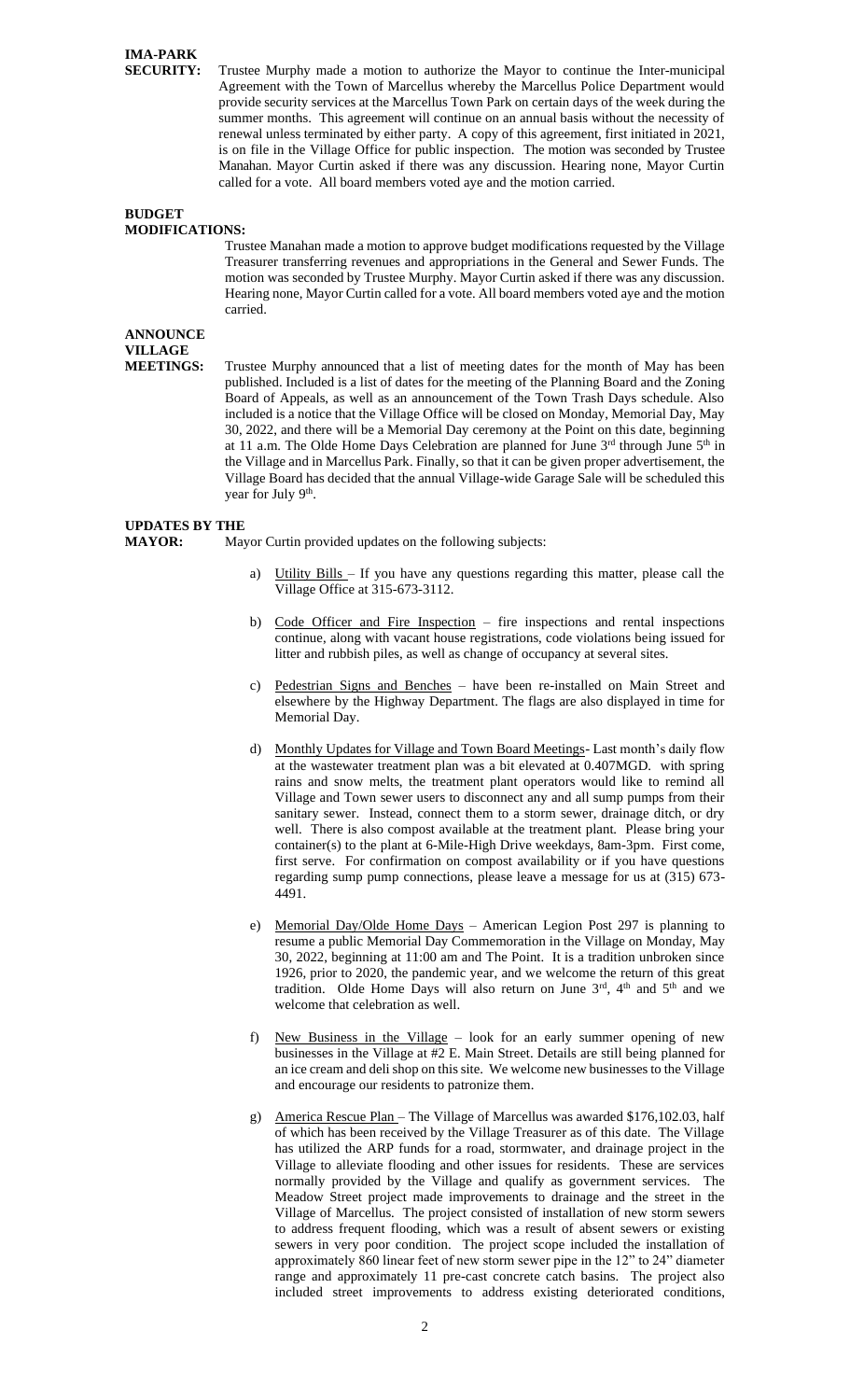including full depth reconstruction of the existing roadway. Full depth reconstruction included installation of concrete gutter and street under drain.

- h) Streets, Sidewalks, Trees monies have already been set aside from the budget to complete some highway resurfacing, particularly Slocombe Ave, and spot repairs on Kinderwood as well as to share in the cost of brush and tree removal and street sweeping with the Town of Marcellus. The DPW budget also calls for starting a design for capital improvement project on Paul St., along with sidewalk repairs to Orchard St. and other various locations in the Village, a continuation of street sweeping and repainting of crosswalks, assisting MCS students in the development of the Green Gateway Project and working with students on a design for Flower Lane improvements Also, tree and stump removals are planned, er the DPW Superintendent's schedule, pending budgetary considerations.
- Village Parking Improvements we again mention the changeover of the parking situation in front of 2-6 East Main Street (Reagan Building and Village Tavern) from a perpendicular to a parallel configuration. This was the final spot in the Village that had perpendicular parking, and was a dangerous traffic hazard, trying to park and then back out onto Main Street. There was a loss of 4 (four) parking spots as a result of this change, but the businesses that border this area have come to realize the importance of eliminating this dangerous parking situation and agreed to the change. Several of the business in the area have applied for and received a special permit to operate a sidewalk café for outdoor seating in front of their establishments when the weather turns favorable. We encourage residents to patronize these businesses and we again applaud the efforts of MCS students and their mentor, TDK Engineer Joe Durand, who created a most appropriate design for this area on East Main.
- j) Earth Day Cleanup the Village was hopeful that an Earth Day cleanup of the Village in April, an annual event that involved students from Heffernan Elementary School would again take place. Fortunately, this event took place, and we thank KCH students and their teachers for helping to clean up the Village on April 22, 2022. Employees at Reagan Insurance also participated in helping to clean up the Village for Earth Day and we thank them as well for their involvement on this annual event.
- k) Spring Brush Pickup the Village Board and DPW are going to continue the policy from last year for the 2022 Brush Pickup. Brush may be placed at the curb on Saturdays and Sundays for pickup on Mondays from April 4<sup>th</sup> to May 9<sup>th</sup>. Also, during the summer months brush may be placed at the curb on Saturdays and Sundays for pickup on the following Mondays of each month- June 6<sup>th</sup>, July 5<sup>th</sup>, and August 1<sup>st</sup>.
- Spring Town Trash Dates the Town of Marcellus announced that the Town has scheduled the 2022 dates for the Trash Transfer Stations as follows: Fridays, April  $29<sup>th</sup>$ , May  $6<sup>th</sup>$  and May  $13<sup>th</sup>$ , from 8 a.m. to Noon, and Saturdays, April  $30<sup>th</sup>$ , May  $7<sup>th</sup>$ , and May 14<sup>th</sup>, from 8 a.m. to Noon. Permits are required and issued through the Town of Marcellus Clerk's Office. The rates are \$20 for a passenger vehicle, \$35 for a pickup truck, \$50 for a larger vehicle, \$45 for a trailer, \$10 for a one-time passenger car, \$3 for tires and \$15 for anything with Freon (such as refrigerators, freezers, air conditioners or dehumidifiers). The Town Board agreed to also have a shred day during the Spring Trash Days on May 14<sup>th</sup>. The cost to the Town is \$600 for four (4) hours and the Village will share in that cost. There will be no cost to the residents for the shredding, but there is a limit of five boxes per car. There will also be an Electronics Waste Disposal Day included with the trash days this year and that will require a special fee. The cost will be \$40 for televisions and monitors over 27", \$20 for televisions and monitors less than 27" and a \$5 fee per load for all other electronics. Some items are not accepted including garbage, OCRRA recyclables, liquids or hazardous waste including paint, oil tanks, fuel tanks, motor vehicles, and contractor debris (home projects only), All items must be secured and covered when transporting to the Town Transfer Station.
- m) SRO Contracts with the Marcellus Central School District, the Lyncourt Union Freed School District, the Onondaga Central School District and the Tully Central School District have been tabled and will be approved at a later Board meeting.
- n) Planning Board- the Planning Board met recently to approve two site plan applications. The property owner at 16 East Main Street proposed renting space along the driveway and in the back beyond parking lot, to provide a place for people with cottage businesses to sell their products, hopefully attracting more people to the Village Center. In addition, the Marcellus Free Library has proposed a project which will include outdoor improvements to that site- a Creekside patio to be built which would enhance the existing creek path and a modular concrete seating wall along the patio, with new plantings.
- o) 2022 Main Street Grant Program- the Village Board is again pleased to announce that the Village was awarded almost \$500,000 for the 2021-2022 Main Street Grant program. There are 18 projects included in the Village Center and this is sure to make a significant impact on the community. These projects will have to follow all normal application and permitting requirements, and some may be referred to the Planning Board as the process unfolds. The Village is most grateful to County Executive Ryan McMahon and the Office of Community Development as well as the Onondaga County legislature or providing funds to help revitalize